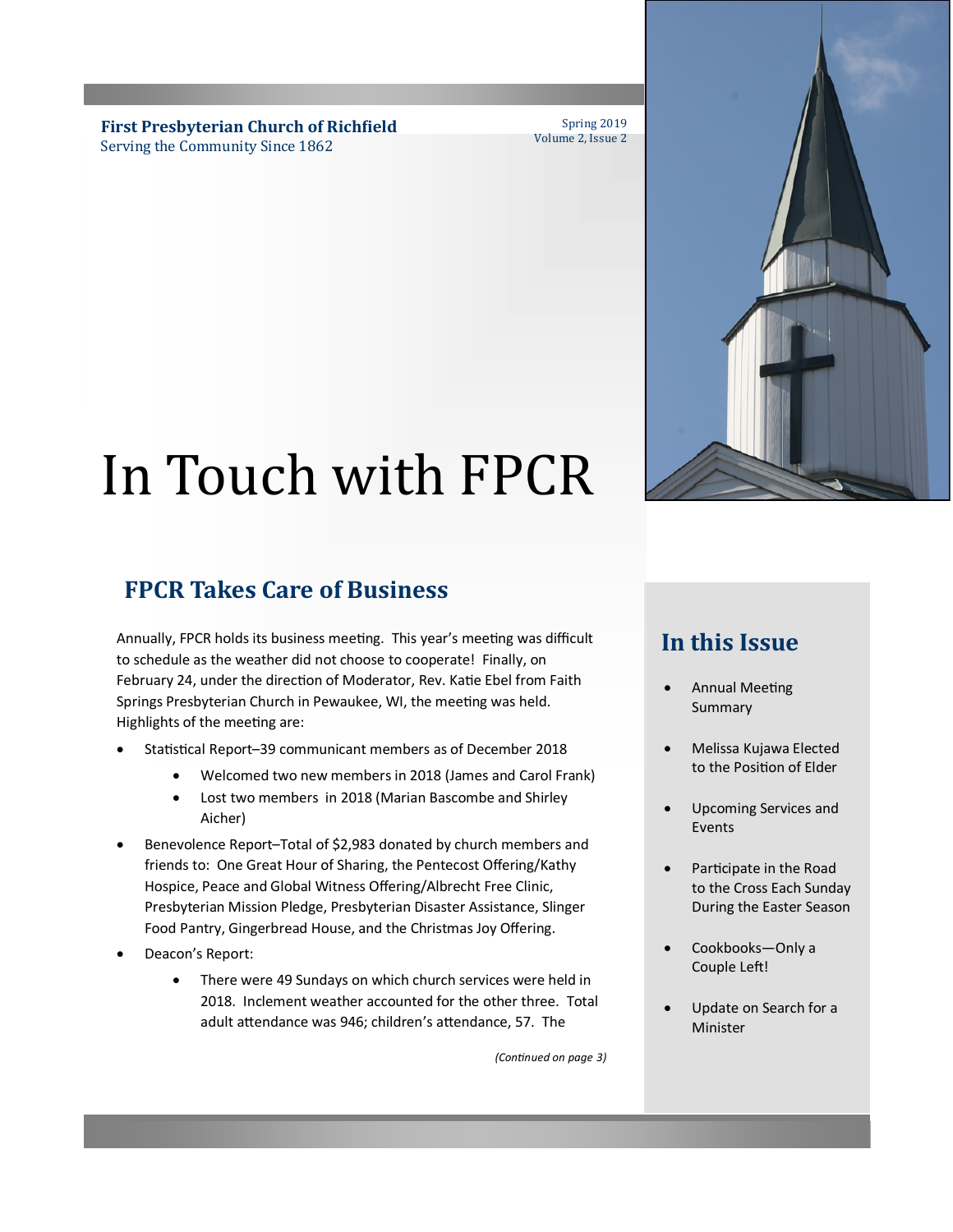

## **Welcome to the Session, Melissa Kujawa!**

At this year's annual meeting, Melissa Kujawa was elected to a four-year term on the Session. Melissa is excited to join Rick Romanski, Allen Schoeni, Kenneth Schmidt and Jeff Zeller as Elders of FPCR.

Melissa previously served as a Deacon. In addition, she takes great care of our church and can often be found dusting, vacuuming or just generally tidying up to assure the building is always in excellent condition and the sanctuary is ready for the next service. She even turns her love of the church into "family" time. Occasionally children Emma, Jackson, and Kate, along with husband Ryan, assist with needed tasks inside and outside of the building.

The members of FPCR are pleased to have Melissa in this leadership position! Welcome to the Session, Melissa, and thank you for your continued and loving dedication to FPCR!



*Jesus said to her, "I am the resurrection and the life. The one who believes in me will live, even though they die; and whoever lives by believing in me will never die . . . "*

*The Bible (John 11:25-26)*

### **News and Notes**

#### *(Please email us your updates to include in a future newsletter!)*

**Rev. and Mrs. Koehn** are doing well. They have sent the following note: "*We are doing as well as we can with some "HEALTH ISSUES"....and with the "help" of MANY....we remain ...and stay pretty confined during the WINTER ...especially during January. Praise the Lord....and God Bless YOU ALL!!!*"

Please continue to keep **Daryl Schmidt** and his family in your prayers during his long road to recovery. He is making small but positive steps at Froedert Hospital.

**Pastor Barbara Jordan** shared news that she moved from her long-time home in Mequon to Germantown, WI. We are happy to have you closer, Pastor Barb! And . . . thank you for providing so much continuity to FPCR through excellent Sunday services.

#### **Wow!**

**FPCR celebrated Soup-er Bowl Sunday by collecting and donating cans of soup to a very grateful Slinger Food Pantry! That's a big win!!!** 



#### **Present Elders and Board of Deacons**

#### *Elders*

**Melissa Kujawa Rick Romanski Kenneth Schmidt Allen Schoeni Jeff Zeller** 

*Clerk of Session* **Elaine Schmidt**

*Deacons* **Cheryl Weber Jean Zeller** 

2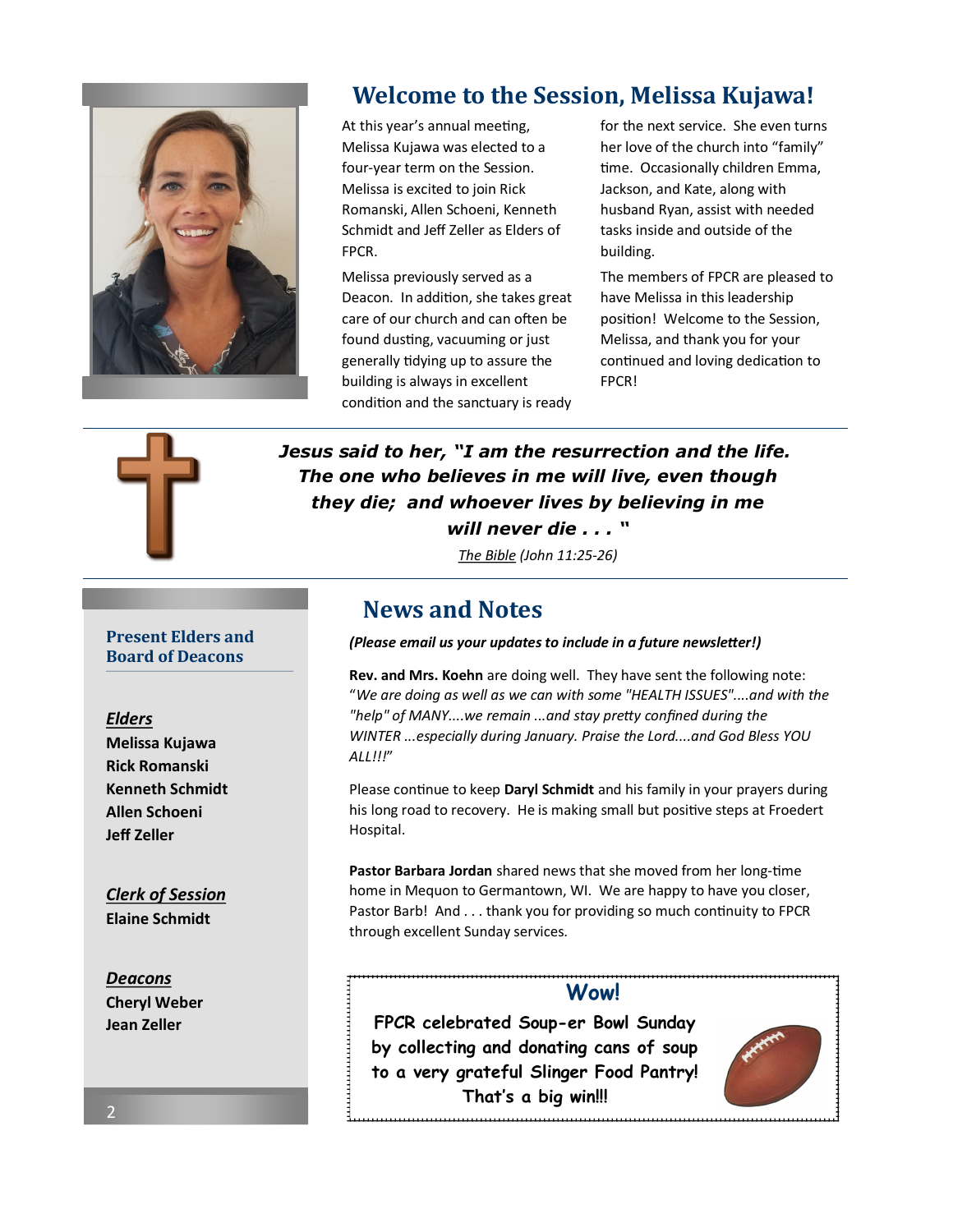## **Annual Meeting Summary**

*(Continued from page 1)*

Easter Sunday service had the largest attendance with 35 adults and 5 children; the Christmas candlelight service was attended by 33 adults.

- Holy Communion was served 9 times during the year with a total of 174 partaking (average of 19 at each service).
- FPCR hosted 12 special events.
- Get Well and Thinking of You cards were sent throughout the year and Christmas gifts were purchased as approved during the Session/Deacon meeting in November.
- Financial Report
	- 2018 Income = \$37,867.33
	- 2018 Expenses = \$38,898.84
	- Loss of \$1,031.51 for 2019
	- Budget for 2019—\$27,900
- Elder elected to the Class of 2022—Melissa Kujawa
- Nominating Committee elected for 2020—James Frank, Debbie Heppe, Melissa Kujawa, Cathy Romanski, Rick Romanski, Allen Schoeni, and Jean Zeller
- 2020 Auditors elected—Leslie Schmidt and Elaine Schoeni
- Treasurer Brenda Schmidt assisted by Alice Schmitz
- Janitorial Duties—Melissa Kujawa
- Lawn Maintenance—R H Grass Cutting
- Snow Removal/Salting Kenneth Schmidt and Daryl Schmidt

Elaine Schmidt closed the meeting by thanking everyone for their work and support as a church family in 2018 and stressed that "*God has a plan"* for our church as we move into 2019.



Carol Frank, Rick Romanski, Cathy Romanski, James Frank and Jean Zeller after the annual meeting.

#### **Upcoming Services and Events**



**April 7** - 10 a.m. - Sunday Service

**April 14** - 10 a.m. - Palm Sunday Service and Communion

**April 18 -** 7 p.m. - Maundy Thursday Service and **Communion** 

**April 21 -** 10 a.m. - Easter Sunday Service and Communion

**June 9 -** 10 a.m. - Pentecost Service and Communion

#### **Stay in Touch . . .**

**First Presbyterian Church of Richfield** 2281 Highway 164 Richfield, WI 53076

*Worship Services at 10 a.m. on Sunday.*

**Website:** https://FirstPresbyofRichfield.com

**Email:** FirstPresbyofRichfield@gmail.com